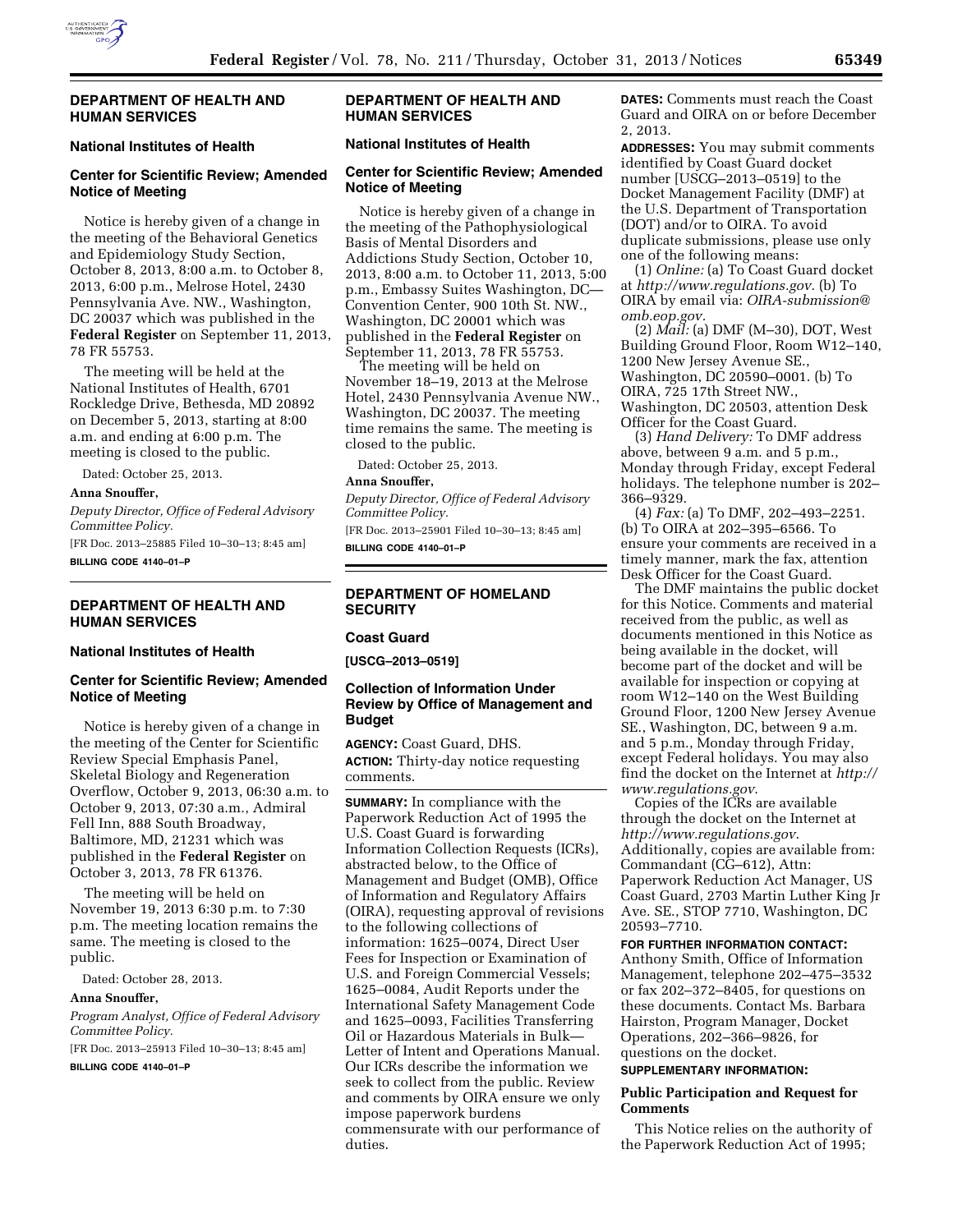44 U.S.C. Chapter 35, as amended. An ICR is an application to OIRA seeking the approval, extension, or renewal of a Coast Guard collection of information (Collection). The ICR contains information describing the Collection's purpose, the Collection's likely burden on the affected public, an explanation of the necessity of the Collection, and other important information describing the Collections. There is one ICR for each Collection.

The Coast Guard invites comments on whether these ICRs should be granted based on the Collections being necessary for the proper performance of Departmental functions. In particular, the Coast Guard would appreciate comments addressing: (1) The practical utility of the Collections; (2) the accuracy of the estimated burden of the Collections; (3) ways to enhance the quality, utility, and clarity of information subject to the Collections; and (4) ways to minimize the burden of the Collections on respondents, including the use of automated collection techniques or other forms of information technology. These comments will help OIRA determine whether to approve the ICRs referred to in this Notice.

We encourage you to respond to this request by submitting comments and related materials. Comments to Coast Guard or OIRA must contain the OMB Control Number of the ICR. They must also contain the docket number of this request, [USCG 2013–0519], and must be received by December 2, 2013. We will post all comments received, without change, to *[http://](http://www.regulations.gov) [www.regulations.gov.](http://www.regulations.gov)* They will include any personal information you provide. We have an agreement with DOT to use their DMF. Please see the ''Privacy Act'' paragraph below.

## **Submitting Comments**

If you submit a comment, please include the docket number [USCG– 2013–0519]; indicate the specific section of the document to which each comment applies, providing a reason for each comment. You may submit your comments and material online (via *<http://www.regulations.gov>*), by fax, mail, or hand delivery, but please use only one of these means. If you submit a comment online via *[www.regulations.gov,](http://www.regulations.gov)* it will be considered received by the Coast Guard when you successfully transmit the comment. If you fax, hand deliver, or mail your comment, it will be considered as having been received by the Coast Guard when it is received at the DMF. We recommend you include your name, mailing address, an email

address, or other contact information in the body of your document so that we can contact you if we have questions regarding your submission.

You may submit comments and material by electronic means, mail, fax, or delivery to the DMF at the address under **ADDRESSES**, but please submit them by only one means. To submit your comment online, go to *[http://](http://www.regulations.gov) [www.regulations.gov,](http://www.regulations.gov)* and type ''USCG– 2013–0519'' in the ''Keyword'' box. If you submit your comments by mail or hand delivery, submit them in an unbound format, no larger than  $8\frac{1}{2}$  by 11 inches, suitable for copying and electronic filing. If you submit comments by mail and would like to know that they reached the Facility, please enclose a stamped, self-addressed postcard or envelope. We will consider all comments and material received during the comment period and will address them accordingly.

### **Viewing Comments and Documents**

To view comments, as well as documents mentioned in this Notice as being available in the docket, go to *[http://www.regulations.gov,](http://www.regulations.gov)* click on the ''read comments'' box, which will then become highlighted in blue. In the ''Keyword'' box insert ''USCG–2013– 0519'' and click ''Search.'' Click the ''Open Docket Folder'' in the ''Actions'' column. You may also visit the DMF in Room W12–140 on the ground floor of the DOT West Building, 1200 New Jersey Avenue SE., Washington, DC 20590, between 9 a.m. and 5 p.m., Monday through Friday, except Federal holidays.

OIRA posts its decisions on ICRs online at *[http://www.reginfo.gov/public/](http://www.reginfo.gov/public/do/PRAMain) [do/PRAMain](http://www.reginfo.gov/public/do/PRAMain)* after the comment period for each ICR. An OMB Notice of Action on each ICR will become available via a hyperlink in the OMB Control Numbers: 1625–0074, 1625–0084 and 1625–0093.

### **Privacy Act**

Anyone can search the electronic form of comments received in dockets by the name of the individual submitting the comment (or signing the comment, if submitted on behalf of an association, business, labor union, etc.). You may review a Privacy Act statement regarding Coast Guard public dockets in the January 17, 2008, issue of the **Federal Register** (73 FR 3316).

### **Previous Request for Comments**

This request provides a 30-day comment period required by OIRA. The Coast Guard published the 60-day notice (78 FR 42535, July 16, 2013)

required by 44 U.S.C.  $3506(c)(2)$ . That Notice elicited no comments.

### **Information Collection Requests**

1. *Title:* Direct User Fees for Inspection or Examination of U.S. and Foreign Commercial Vessels.

*OMB Control Number:* 1625–0074. *Type of Request:* Revision of a currently approved collection.

*Respondents:* Owners of vessels.

*Abstract:* The Coast Guard is required by the Omnibus Budget Reconciliation Act of 1990 to collect users fees from Coast Guard inspected commercial vessels. In order to do so the Coast Guard requires the submission of identifying information from the owners of these vessels.

*Forms:* None.

*Burden Estimate:* The estimated burden has decreased from 4,160 hours to 2,782 hours a year due to a reduction in the estimated annual number of responses.

2. *Title:* Audit Reports under the International Safety Management Code. *OMB Control Number:* 1625–0084.

*Type of Request:* Revision of a currently approved collection.

*Respondents:* Owners and operators of vessels, and organizations authorized to issue ISM Code certificates for the United States.

*Abstract:* This information is used to determine the compliance status of U.S. vessels, subject to SOLAS 74, engaged in international trade. Organizations recognized by the Coast Guard to conduct ongoing audits of vessels' and companies' safety management systems. Respondents are vessel owners and operators and recognized organizations. *Forms:* None.

*Burden Estimate:* The estimated burden has decreased from 18,610 hours to 17,660 hours a year due to a reduction in the estimated annual number of respondents.

3. *Title:* Facilities Transferring Oil or Hazardous Materials in Bulk—Letter of Intent and Operations Manual.

*OMB Control Number:* 1625–0093. *Type of Request:* Revision of a

currently approved collection. *Respondents:* Operators of facilities that transfer oil or hazardous materials in bulk.

*Abstract:* A letter of Intent is a notice to the Coast Guard Captain of the Port that an operator intends to operate a facility that will transfer bulk oil or hazardous materials to or from vessels. An Operators Manual (OM) is also required. The OM establishes procedures for a facility to follow when conducting transfers and in the event of a spill.

*Forms:* None.